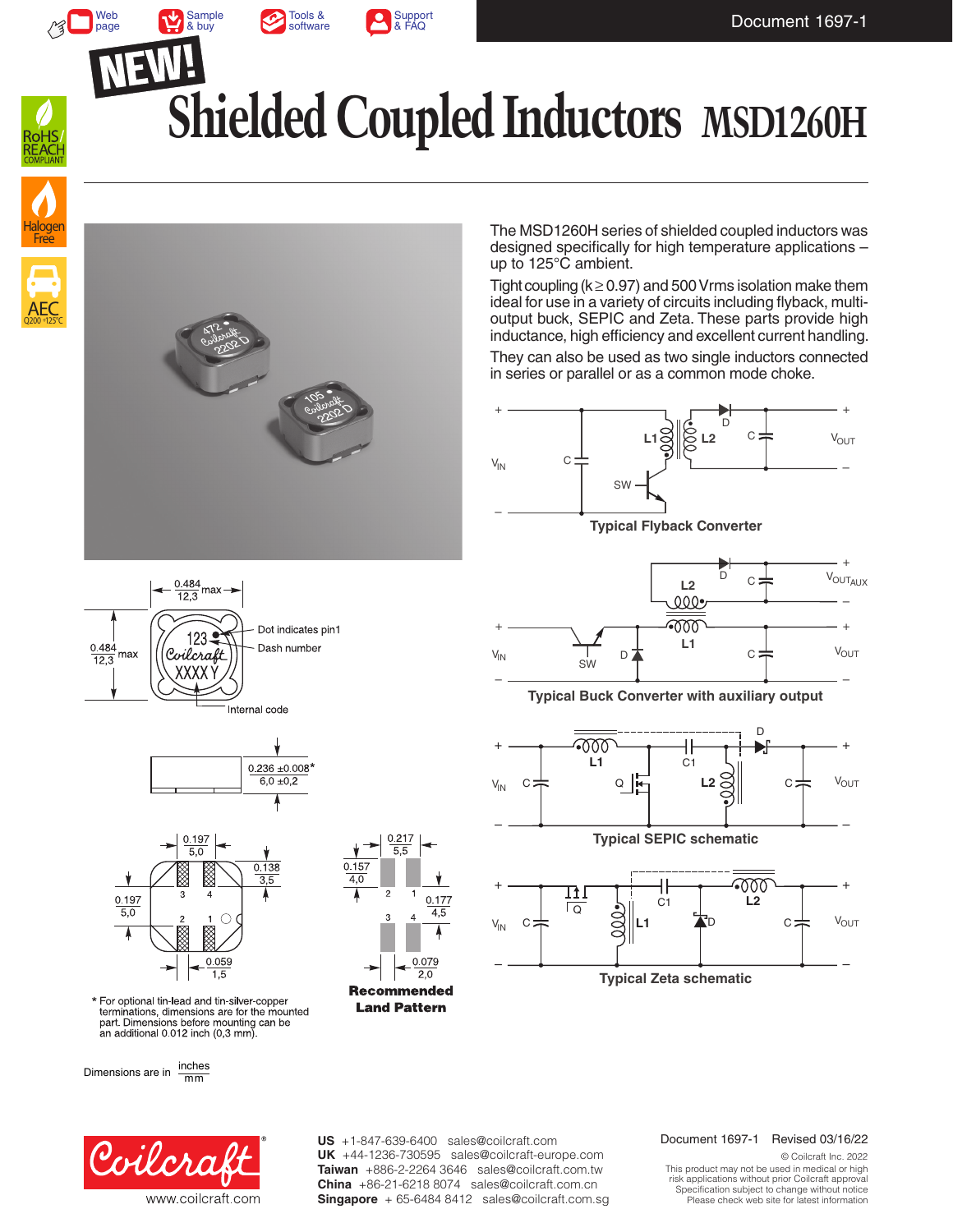

## AEC Halogen **Free**

Q200 +125°C

|                          |                                      | <b>DCR</b>                 | <b>SRF</b>      | <b>Coupling</b>    | Leakage <sup>5</sup> | Isat $(A)$ <sup>6</sup> |             |             | Irms(A)                       |                             |
|--------------------------|--------------------------------------|----------------------------|-----------------|--------------------|----------------------|-------------------------|-------------|-------------|-------------------------------|-----------------------------|
| Part number <sup>1</sup> | Inductance <sup>2</sup><br>$(\mu H)$ | $\mathbf{max}^3$<br>(Ohms) | $typ4$<br>(MHz) | coefficient<br>min | Ltyp<br>$(\mu H)$    | 10%<br>drop             | 20%<br>drop | 30%<br>drop | both<br>windings <sup>7</sup> | one<br>winding $\mathbf{g}$ |
| MSD1260H-222M D          | $2.2 \pm 20\%$                       | 0.017                      | 57              | 0.97               | 0.36                 | 10.1                    | 11.8        | 13.0        | 4.50                          | 6.30                        |
| MSD1260H-332M D          | $3.3 \pm 20\%$                       | 0.020                      | 48              | 0.97               | 0.40                 | 8.3                     | 9.6         | 10.7        | 4.10                          | 5.70                        |
| MSD1260H-472M D          | $4.7 \pm 20\%$                       | 0.023                      | 40              | 0.98               | 0.40                 | 6.9                     | 8.1         | 8.9         | 3.75                          | 5.25                        |
| MSD1260H-562M D          | $5.6 \pm 20\%$                       | 0.030                      | 36              | 0.98               | 0.40                 | 6.3                     | 7.4         | 8.2         | 3.45                          | 4.80                        |
| MSD1260H-682M D          | $6.8 \pm 20\%$                       | 0.033                      | 31              | 0.98               | 0.44                 | 5.7                     | 6.7         | 7.4         | 3.12                          | 4.30                        |
| MSD1260H-822M D          | $8.2 \pm 20\%$                       | 0.036                      | 28              | 0.98               | 0.50                 | 5.2                     | 6.1         | 6.8         | 2.87                          | 4.00                        |
| MSD1260H-103M D          | $10 + 20%$                           | 0.045                      | 24              | 0.98               | 0.60                 | 4.7                     | 5.5         | 6.1         | 2.60                          | 3.60                        |
| MSD1260H-123M D          | $12 + 20%$                           | 0.050                      | 22              | 0.98               | 0.60                 | 4.3                     | 5.0         | 5.6         | 2.45                          | 3.40                        |
| MSD1260H-153M D          | $15 + 20%$                           | 0.059                      | 19              | 0.98               | 0.70                 | 3.9                     | 4.5         | 5.0         | 2.30                          | 3.20                        |
| MSD1260H-183M_D          | 18 ±20%                              | 0.071                      | 17              | 0.98               | 0.80                 | 3.5                     | 4.1         | 4.6         | 2.10                          | 2.90                        |
| MSD1260H-223M D          | $22 + 20%$                           | 0.083                      | 15              | 0.98               | 1.0                  | 3.2                     | 3.7         | 4.1         | 1.90                          | 2.60                        |
| MSD1260H-273M D          | $27 + 20%$                           | 0.093                      | 13              | 0.98               | 1.0                  | 2.9                     | 3.4         | 3.7         | 1.75                          | 2.45                        |
| MSD1260H-333M D          | 33 ±20%                              | 0.118                      | 12              | 0.98               | 1.2                  | 2.6                     | 3.0         | 3.4         | 1.60                          | 2.20                        |
| MSD1260H-393M D          | 39 ±20%                              | 0.132                      | 11              | 0.98               | 1.3                  | 2.4                     | 2.8         | 3.1         | 1.50                          | 2.10                        |
| MSD1260H-473M D          | 47 ±20%                              | 0.143                      | 10.5            | 0.98               | 1.4                  | 2.2                     | 2.5         | 2.8         | 1.40                          | 1.90                        |
| MSD1260H-563M D          | 56 ±20%                              | 0.186                      | 9.5             | 0.98               | 1.6                  | 2.0                     | 2.3         | 2.6         | 1.30                          | 1.80                        |
| MSD1260H-683M D          | 68 ±20%                              | 0.209                      | 8.5             | 0.98               | 1.8                  | 1.8                     | 2.1         | 2.3         | 1.20                          | 1.70                        |
| MSD1260H-823M D          | 82 ±20%                              | 0.270                      | 7.5             | 0.98               | 2.0                  | 1.7                     | 1.9         | 2.1         | 1.08                          | 1.50                        |
| MSD1260H-104M D          | $100 + 20%$                          | 0.310                      | 7.0             | 0.98               | 2.5                  | 1.5                     | 1.7         | 1.9         | 0.95                          | 1.30                        |
| MSD1260H-124K_D          | $120 \pm 10\%$                       | 0.345                      | 6.4             | 0.98               | 2.6                  | 1.4                     | 1.6         | 1.8         | 0.85                          | 1.20                        |
| MSD1260H-154K D          | $150 \pm 10\%$                       | 0.465                      | 5.4             | 0.98               | 2.8                  | 1.2                     | 1.5         | 1.6         | 0.75                          | 1.05                        |
| MSD1260H-184K D          | $180 + 10%$                          | 0.525                      | 5.0             | 0.98               | 3.0                  | 1.1                     | 1.3         | 1.4         | 0.65                          | 0.91                        |
| MSD1260H-224K D          | $220 \pm 10\%$                       | 0.680                      | 4.4             | 0.98               | 3.2                  | 1.0                     | 1.2         | 1.3         | 0.60                          | 0.84                        |
| MSD1260H-274K D          | $270 \pm 10\%$                       | 0.783                      | 4.0             | 0.98               | 3.5                  | 0.91                    | 1.1         | 1.2         | 0.55                          | 0.77                        |
| MSD1260H-334K D          | $330 \pm 10\%$                       | 0.916                      | 3.6             | 0.98               | 3.8                  | 0.83                    | 0.96        | 1.1         | 0.52                          | 0.73                        |
| MSD1260H-394K D          | $390 \pm 10\%$                       | 1.155                      | 3.3             | 0.98               | 4.0                  | 0.76                    | 0.89        | 0.98        | 0.50                          | 0.70                        |
| MSD1260H-474K D          | $470 \pm 10\%$                       | 1.330                      | 3.0             | 0.98               | 4.6                  | 0.69                    | 0.81        | 0.89        | 0.45                          | 0.63                        |
| MSD1260H-564K D          | $560 \pm 10\%$                       | 1.738                      | 2.8             | 0.98               | 5.1                  | 0.63                    | 0.74        | 0.82        | 0.40                          | 0.56                        |
| MSD1260H-684K D          | 680 ±10%                             | 2.013                      | 2.4             | 0.98               | 6.5                  | 0.57                    | 0.67        | 0.74        | 0.36                          | 0.50                        |
| MSD1260H-824K D          | $820 \pm 10\%$                       | 2.280                      | 2.3             | 0.98               | 7.0                  | 0.52                    | 0.61        | 0.68        | 0.32                          | 0.45                        |
| MSD1260H-105K D          | $1000 \pm 10\%$                      | 2.950                      | 2.1             | 0.98               | 8.5                  | 0.47                    | 0.55        | 0.61        | 0.28                          | 0.39                        |

#### 1. When ordering, please specify **termination** code:

#### **MSD1260H-105KED**

**Termination:**  $E = \text{RoHS}$  compliant matte tin over nickel over phos bronze. Special order: **T** = RoHS tin-silver-copper (95.5/4/0.5) or **S** = non-RoHS tin-lead (63/37).

**Shielded Coupled Inductors – MSD1260H**

- **Packaging:**  $D = 13''$  machine-ready reel. EIA-481 embossed plastic tape (500 parts per full reel). Quantities less than full reel available: in tape (not machine ready) or with leader and trailer (\$25 charge).
- 2. Inductance shown for each winding, measured at 100 kHz, 0.1 Vrms, 0 Adc on an Agilent/HP 4284A LCR meter or equivalent. When leads are connected in parallel, inductance is the same value. When leads are connected in series, inductance is four times the value.
- 3. DCR is for each winding. When leads are connected in parallel, DCR is half the value. When leads are connected in series, DCR is twice the value.
- 4. SRF measured using an Agilent/HP 4191A or equivalent. When leads are connected in parallel, SRF is the same value.
- 5. Leakage inductance is for L1 and is measured with L2 shorted.
- 6. DC current, at which the inductance drops the specified amount from its value without current. It is the sum of the current flowing in both windings.
- 7. Equal current when applied to each winding simultaneously that causes a 40°C temperature rise from 25°C ambient.
- 8. Maximum current when applied to one winding that causes a 40°C temperature rise from 25°C ambient.

9. Electrical specifications at 25°C.

Refer to Doc 639 "Selecting Coupled Inductors for SEPIC Applications." Refer to Doc 362 "Soldering Surface Mount Components" before soldering.

#### **Coupled Inductor Core and Winding Loss Calculator**

This web-based utility allows you to enter frequency, peak-to-peak (ripple) current, and Irms current to predict temperature rise and overall losses, including core loss. [Go to online calculator](http://www.coilcraft.com/apps/loss_coupled/loss_1.cfm?family=msd1260t).

#### **Core material** Ferrite

#### **Core and winding loss** [Go to online calculator](https://www.coilcraft.com/en-us/tools/power-inductor-finder/#/search)

**Terminations** RoHS compliant matte tin over nickel over phos bronze. Other terminations available at additional cost. **Weight:** 2.8 – 3.2 g

**Ambient temperature** –40°C to +125°C with Irms current **Maximum part temperature** +165°C (ambient + temp rise) **Storage temperature** Component: –40°C to +165°C.

Tape and reel packaging: –40°C to +80°C

**Winding-to-winding isolation** 500 Vrms, one minute **Resistance to soldering heat** Max three 40 second reflows at [+260°C, parts cooled to room temperature between cycles](https://www.coilcraft.com/getmedia/6bec9a9c-a1cc-47ae-b47f-9e240260f4d8/doc787_pcb_washing.pdf) **Moisture Sensitivity Level (MSL)** 1 (unlimited floor life at <30°C / 85% relative humidity)

**Packaging** 500/13″ reel; Plastic tape: 24 mm wide, 0.5 mm thick, 16 mm pocket spacing, 6.9 mm pocket depth

**PCB washing** Tested with pure water or alcohol only. For other solvents, see [Doc787\\_PCB\\_Washing.pdf](https://www.coilcraft.com/getmedia/6bec9a9c-a1cc-47ae-b47f-9e240260f4d8/doc787_pcb_washing.pdf).



**US** +1-847-639-6400 sales@coilcraft.com **UK** +44-1236-730595 sales@coilcraft-europe.com **Taiwan** +886-2-2264 3646 sales@coilcraft.com.tw **China** +86-21-6218 8074 sales@coilcraft.com.cn **Singapore** + 65-6484 8412 sales@coilcraft.com.sg

#### Document 1697-2 Revised 03/16/22

© Coilcraft Inc. 2022 This product may not be used in medical or high risk applications without prior Coilcraft approval. Specification subject to change without notice. Please check web site for latest information.